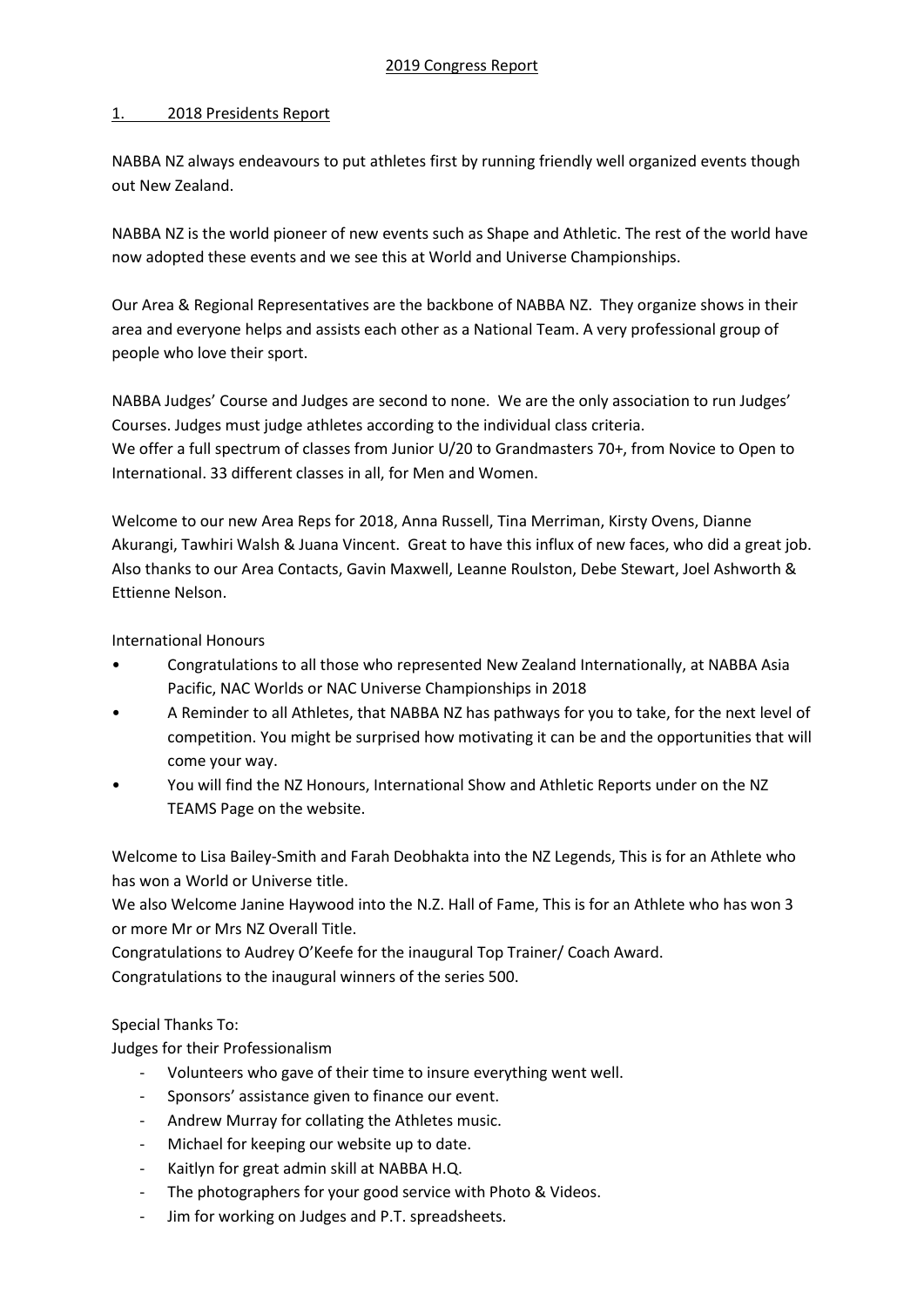2018 was a busy year for the team at NABBA HQ, the Area Reps, the Area Contacts, the Judges and the Athletes. It is great at the start of a New Year, to be able to reflect back on the year gone and recognize all the many successes, big and small and appreciate the team effort that brings all these things together. Likewise as we close the door to 2018 we look forward to an exciting 2019 with new goals, new developments, and new memories and friendships to be made.

Yours in sport & friendship Jim Pitt President NABBA NZ

### 2. 2019 Judges Courses

Judges Courses will be offered at every Regional Show this year. We do need three people to run a course. Please contact NABBA HQ if you are interested in participating.

# 3. 2018 Top Trainer/Coach Award

## Farah Deobhakta, Taranaki

Every athlete has the opportunity to nominate their Coach/Trainer. Points are accumulated, based on athlete placing's, throughout the year, for each nominated Coach/Trainer.

## 4. Appointments/Retirements

## Hawkes Bay

Going into 2019, we announce the Retirement of Andrew Murray; Vice President and Area Rep for Hawkes Bay. Andrew and his wife Rachel have been pro-actively involved with NABBA for over 13 years in many capacities; Athlete, Judge, Executive Member, Area Rep and a friendly face in the NABBA family. Andrew will be remembered for his passion for the sport of bodybuilding. We wish Andrew and Rachel all the best for their future endeavours.

# 5. 2019 Calendar

# NZ National Championships

This year the 30<sup>th</sup> NABBA NZ National Championships will be held in Palmerston North, October  $26<sup>th</sup>$  and  $27<sup>th</sup>$ . The Nationals will be followed by a commemorative dinner celebrating the  $30<sup>th</sup>$  Anniversary.

# North Harbour

The North Harbour Championships traditionally fall the weekend after Nationals. Please be aware that this comes before the NZ Nationals, due to Labour Weekend being so late in October, and the unavailability of the venue in November. This event will be the last qualifier for the 2019 NZ Nationals, and will therefore not be a qualifier for the 2020 NZ Nationals.

### International Events

| <b>Worlds Championships</b> | May $25^{\text{th}}$       | Warsaw, Poland       |
|-----------------------------|----------------------------|----------------------|
| Asia-Pacific Championships  | September 21 <sup>st</sup> | Dunedin, New Zealand |
| Universe Championships      | November 24 <sup>th</sup>  | Hamburg, Germany     |

NABBA NZ Athletes have pathways for those athletes wanting to compete internationally. It is a great opportunity to represent NZ, travel overseas and broaden your sporting experience and make new friends.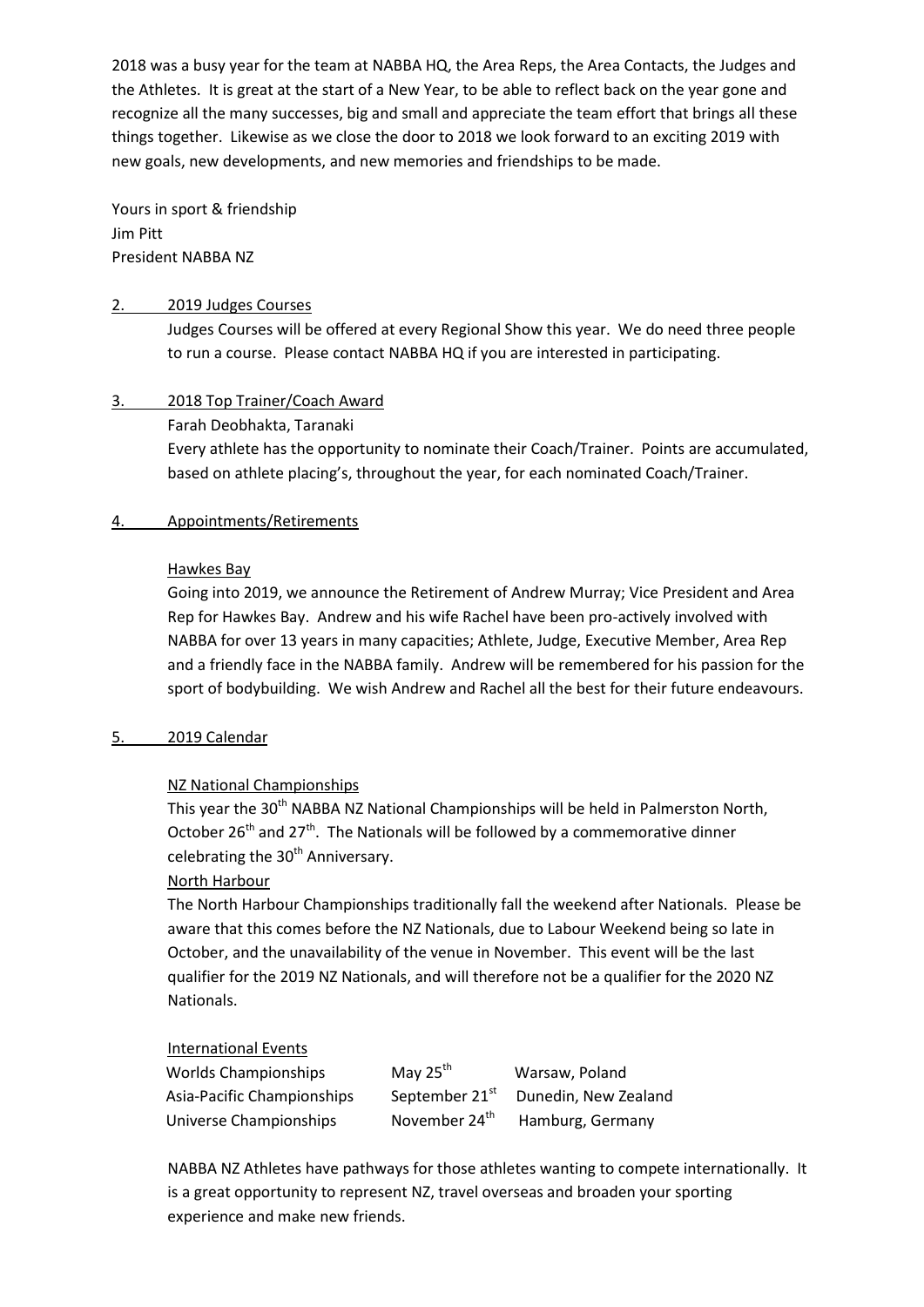### Series 500

The Series 500 will be on again this year:

| April 13    | Southland - Mr Body Board Shorts |
|-------------|----------------------------------|
| April 27    | Counties Manukau - Athletic      |
| May 4       | Taranaki – Ms Physique           |
| August 10   | Auckland - Shape                 |
| August 25   | Wellington - Mr Physique         |
| September 7 | BOP/Waikato - Figure             |
|             |                                  |

- The prize money of \$500 will be presented to the Overall Athlete in the designated class, at the respective event.
- There must be at least two classes competing for the Overall Title, for the Series 500 to be held.

### 6. Class Reviews

## Shape

- Good to see a high standard of Shape athletes throughout the year in 2018
- We are introducing a Shape 30+ Class, in addition to the Novice and Open Class

#### Figure

Good standards are being maintained

Physique Women Standards are improving

#### Mr Body-Board Shorts

- The standard of the T-walk is much improved.
- Athletes to make sure their board shorts are loose fitting and should sit just above the knee

Athletic Maintaining a good standard

#### Physique Men

- Athletes need to look at coming in harder and with more muscle separation
- Teenage Men must wear 'Classic Physique Shorts' with no logos showing. This will be trialled in 2019. For further information go to www.nabba.co.nz

Mixed Pairs

Good standards have been maintained

#### Classic Womens Class

- The Classic Womens Class will be trialled at every Regional Event in 2019